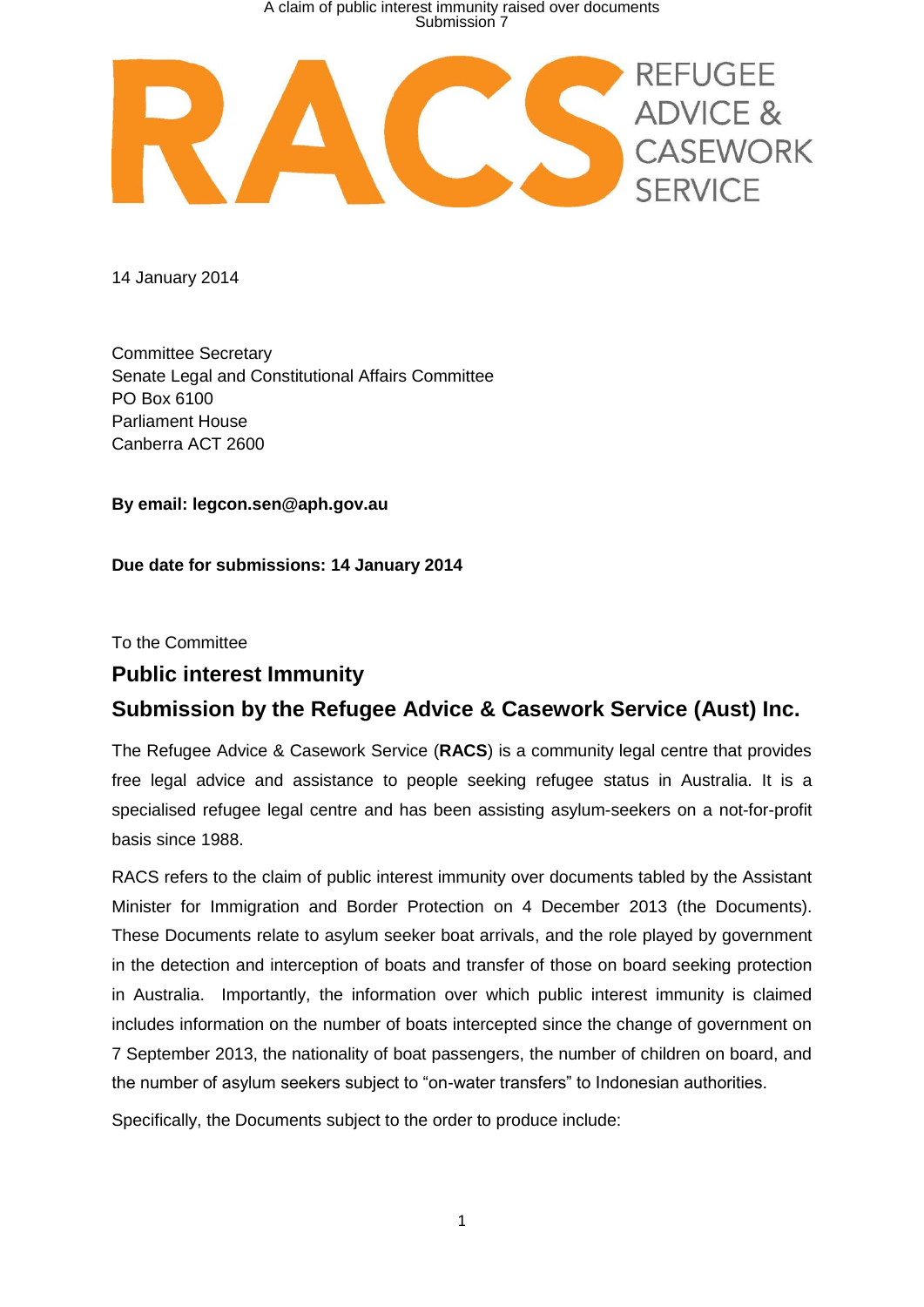RACS 14 January 2014

(a) all communications relating to any 'on water operations' that occurred between 7 September 2013 and 14 November 2013 be laid on the table by the Minister representing the Minister for Immigration and Border Protection, by noon on 18 November 2013, including but not limited to:

 Any report or briefing to, or email or other correspondence between the Minister or the Minister's office and the Department of Immigration and Border Protection or the Detection, Interception and Transfer Task Group and related agencies which includes information related to any or all of the following:

(i) the chronology of events,

(ii) 'illegal maritime arrivals' (unauthorised arrivals),

(iii) Suspected Irregular Entry Vessels (SIEVs) intercepted at sea,

(iv) distress calls to and response time by the Australian Maritime Safety Authority,

(v) where the SIEV was detected,

(vi) nationality of passengers,

(vii) safety-of-life-at-sea incidents,

(viii) SIEV turn backs,

(ix) SIEV tow backs,

(x) number of people suspected to be on board the SIEVs,

(xi) the number of children suspected to be on board the SIEVs, and

(xii) how many people, if any, were subject to 'on water transfers';

(b) no later than 24 hours after an event relating to 'on water operations' all communications be laid on the table by the Minister representing the Minister for Immigration and Border Protection, including but not limited to:

 Any report or briefing to, or email or other correspondence between the Minister or the Minister's office and the Department of Immigration and Border Protection or the Detection, Interception and Transfer Task Group and related agencies which includes information related to any or all of the following information:

(i) the chronology of events,

(ii) `illegal maritime arrivals' (unauthorised arrivals),

(iii) Suspected Irregular Entry Vessels (SIEVs) intercepted at sea,

(iv) distress calls to and response time by the Australian Maritime Safety Authority,

(v) where the SIEV was detected,

(vi) nationality of passengers,

(vii) safety-of-life-at-sea incidents,

(viii) SIEV turn backs,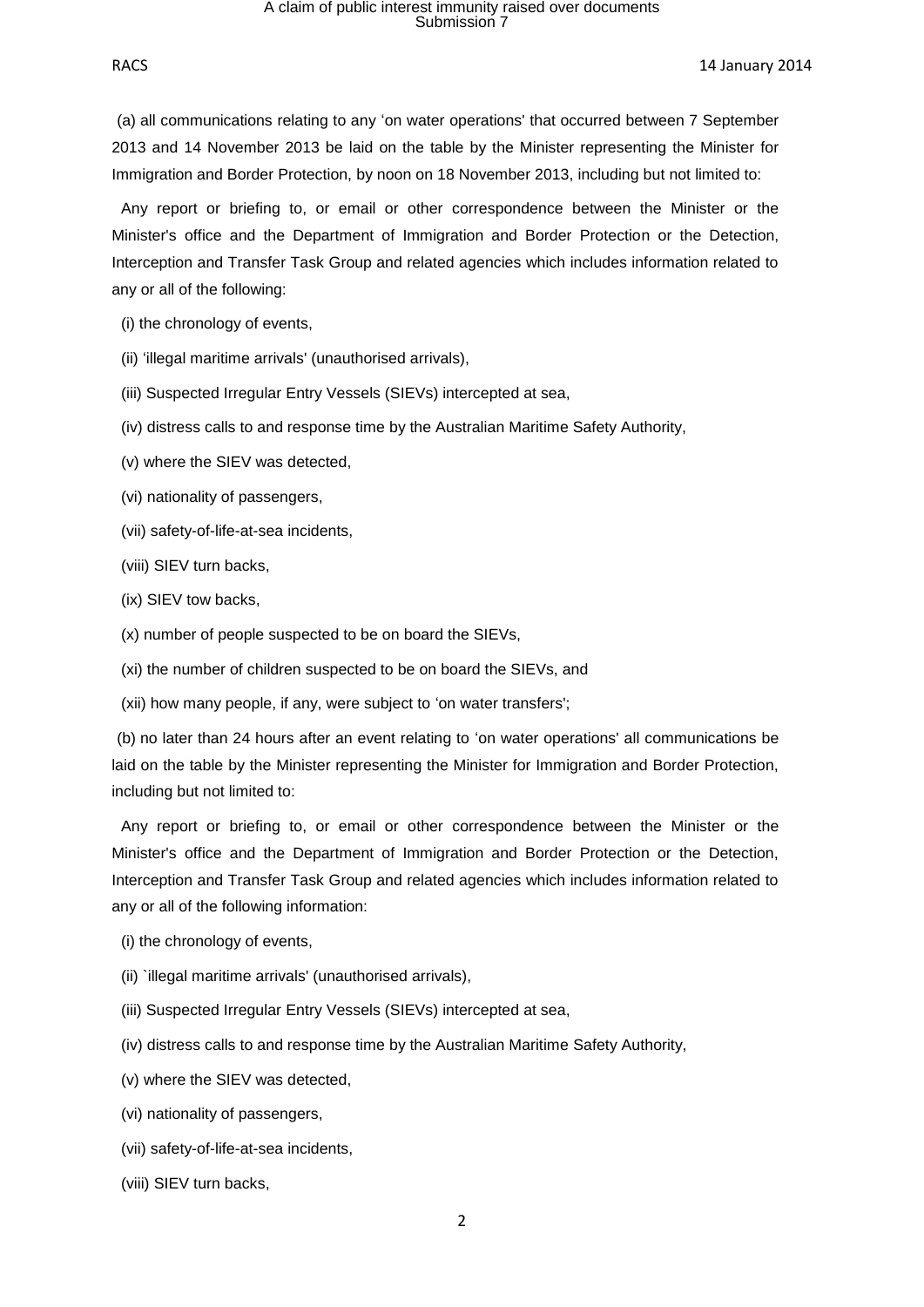RACS 2014 **14 January 2014** 

(ix) SIEV tow backs,

(x) number of people suspected to be on board the SIEVs,

(xi) the number of children suspected to be on board the SIEVs, and

(xii) how many people, if any, were subject to `on water transfers'; and

(c) if the Senate is not sitting within the 24 hours after the event relating to `on water operations' then the documents are to be presented to the President under standing order 166 on the next working day.

RACS acknowledges that there are public interest concerns raised by the information in the Documents but submits these are outweighed by other overriding public interest considerations supporting the release of this information.

RACS is particularly concerned by the Minister's claim of public interest immunity over the information directly relevant to Australia's compliance with its international obligations and the protection of human rights in the region. The information that is the subject of the claimed public interest immunity also relates to a key aspect of the Coalition Government's election platform, which makes it appropriate that its conduct be transparent and capable of being held to account.

RACS notes the Government's stated concern that access to the requested Documents could "cause damage to the national security, defence, or international relations" and "the provision of information such as that contained in the documents requested will further enhance the knowledge of people smugglers."<sup>1</sup> RACS is concerned that these apprehensions may be overstated and should also be properly justified through the provision of information which can be held to account. In any case, such concerns must be balanced against the important democratic principles enshrined in Australia's adherence to Responsible Government, Ministerial Responsibility and the Separation of Powers. These doctrines aim to ensure the Executive is made accountable to the Parliament, the Parliament to the people and that there are checks and balances on the exercise of powers by each branch of power. Central to the achievement of these aims is a fair and transparent process for the access of information regarding the Executive's use of its power. It has long been recognised that there is a real and well-founded risk that if left unchecked, Executive bodies will use the claim of public interest and national security to 'cloak' other less legitimate purposes.<sup>2</sup> It is important that the Legislative and Judicial arms of Government exercise a level of oversight to ensure exercises of Executive power are properly-directed and

 1 http://www.smh.com.au/federal-politics/political-news/immigration-minister-scott-morrison-respondsto-senate-order-with-press-releases-20131119-2xs7a.html

<sup>2</sup> *Church of Scientology v Woodward* (1982) 154 CLR 25, 68 per Brennan J.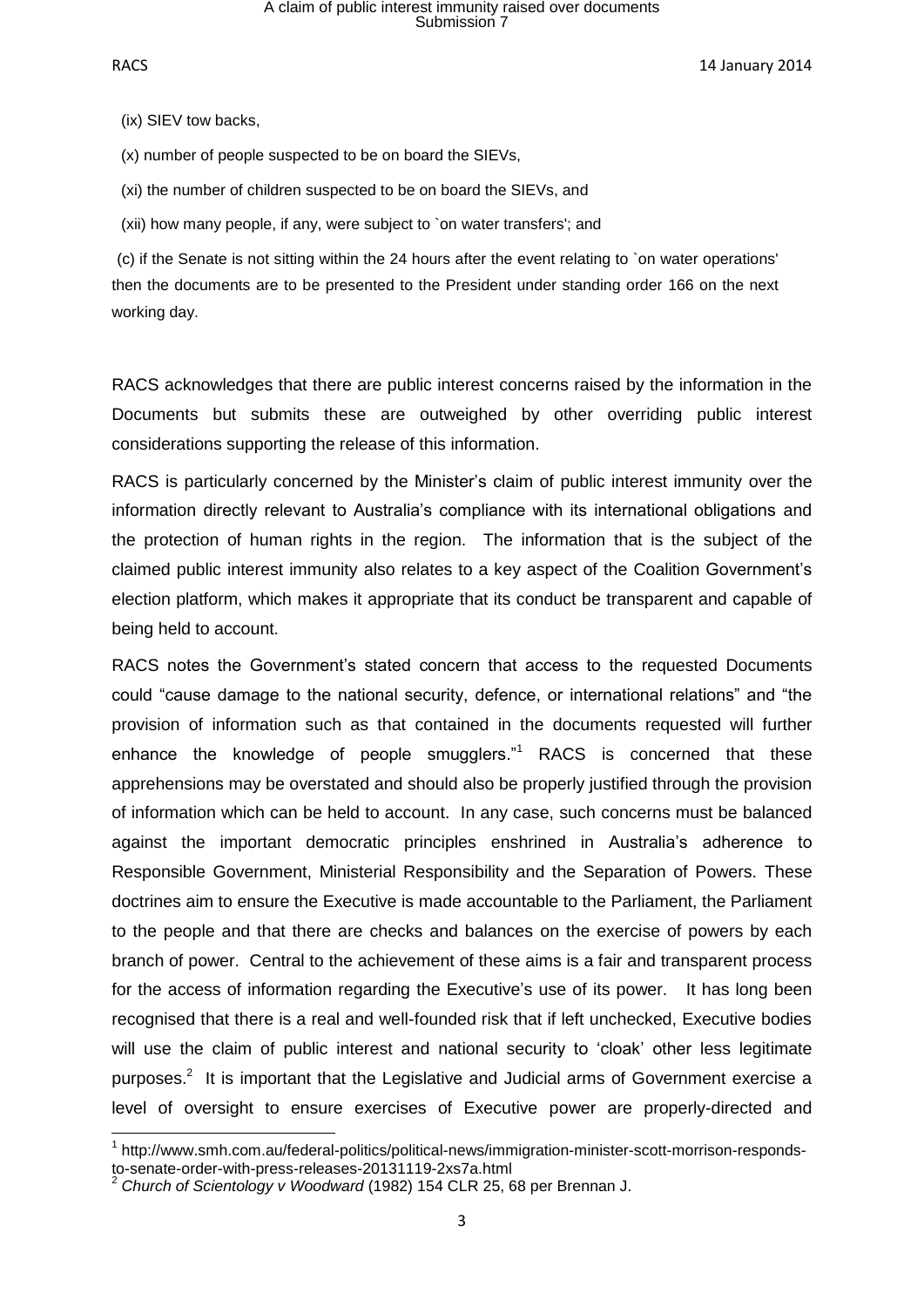RACS 2014 **RACS** 2014

proportionate in this respect. The balancing of the public interest concerns raised in this case is critical.

RACS submits that it is in the interests of the Australian community that the Documents tabled be made publicly available. In the following comments, we draw on our experience as asylum seeker advocates, noting the relevance of the information in the Documents to our service and the interests of asylum seekers in Australia more generally.

RACS supports the release of the Documents (on whole or part) on the following public interest grounds, which we submit outweigh the public interest concerns raised by the Minister.

## **The public significance of the information contained in the Documents – Government accountability and possible breaches of international law**

On 10 January 2014 claims were made by the Minister that not a single asylum seeker had been taken by the Australian immigration authorities for more than three s, perhaps three, boats were "pushed back" before being abandoned in Indonesian waters. Our Centre was contacted within this period on behalf of asylum seekers who also reported being towed back.

Twenty-eight year old Sudanese asylum seeker Yousif Ibrahim Maser has spoken publicly $3$ about his boat, which carrying more than 40 people, landed on an Island near Darwin on New Year's Day. He said the Australian navy towed the boat for several days before dumping the asylum seekers in the middle of the night outside Indonesian waters.

Turning, pushing or towing back boats, or returning asylum seeker boats raises significant human rights issues and potentially places Australia in breach of its obligations under the Refugee Convention and other instruments of international law. Non-refoulement obligations arise under the *Convention against Torture<sup>4</sup>* , the *International Covenant on Civil and Political* Rights<sup>5</sup>, and in Article 33(1) of the Refugees Convention<sup>6</sup>. Article 33 of the 1951 Convention contains a prohibition on the expulsion or return of a refugee:

No Contracting State shall expel or return ("*refouler*") a refugee in any manner whatsoever to the frontiers of territories where his life or freedom would be threatened on

**<sup>.</sup>**  $3$  Sydney Morning Herald 10 January 2014, accessible at: http://www.smh.com.au/national/abbottssecretive-ways-have-gone-too-far-says-john-hewson-20140110-30mpq.html<br>4. Canyantian assist Terture and Other Cruel, Inhuman ar Desreding Treatment ar I

*Convention against Torture and Other Cruel, Inhuman or Degrading Treatment or Punishment* 1465 UNTS 85 (entered into force 26 June 1987)

*International Covenant on Civil and Political Rights* 999 UNTS 171 (entered into force 23 March 1976)

<sup>6</sup> *Convention Relating to the Status of Refugees* 189 UNTS 137 (entered into force 22 April 1954) and *Protocol Relating to the Status of Refugees* 606 UNTS 267 (entered into force 4 October 1967) ("the Refugees Convention")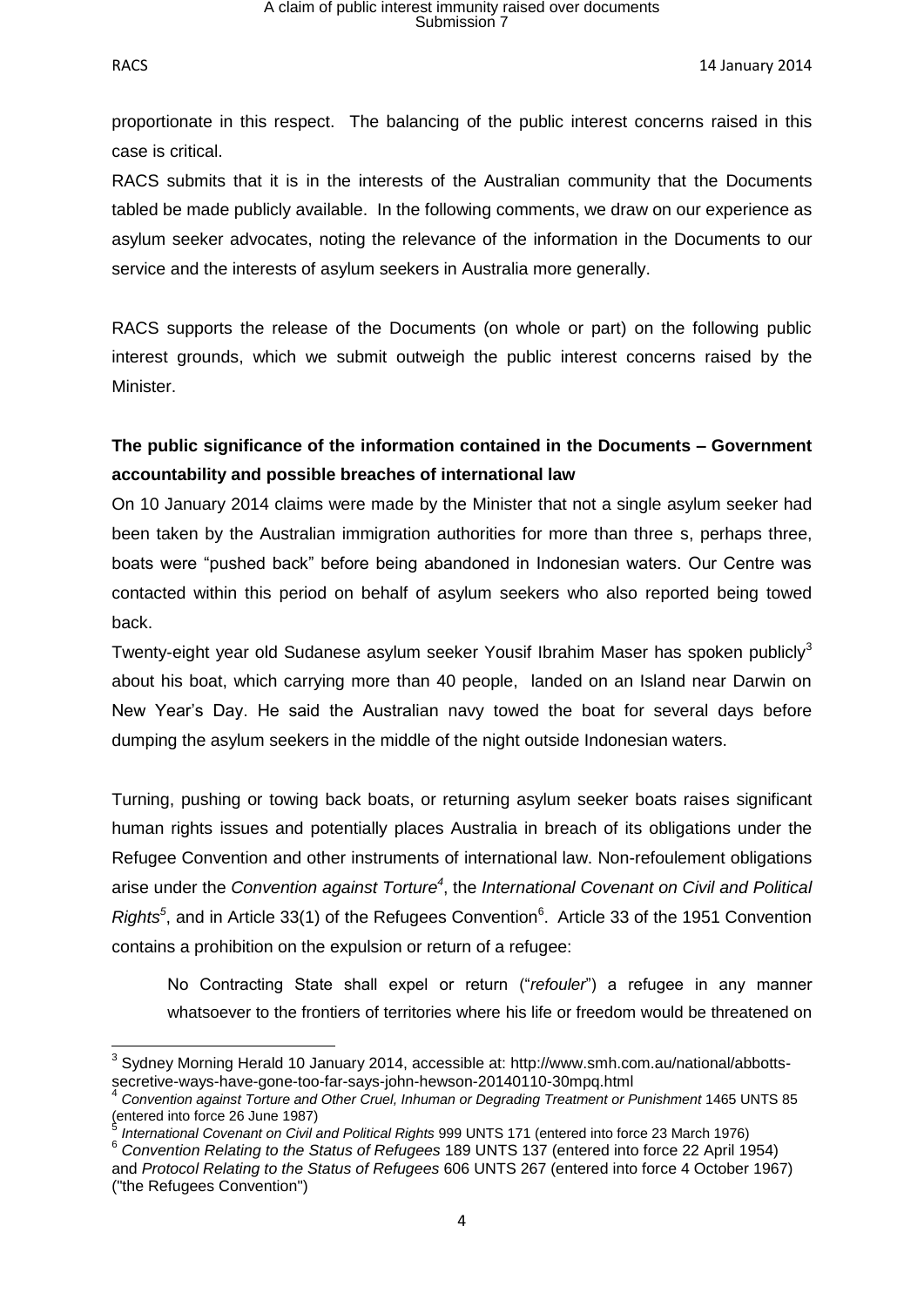account of his race, religion, nationality, membership of a particular social group or political opinion.

RACS is very concerned about the possible breaches by Australia of its *non-refoulement* obligations. Not only do these breaches expose Australia to international criticism, but also represent a betrayal of Australia's own humanitarian standards. To return asylum seekers to situations of persecution and to condone *refoulement* diminishes our own humanity and will come at significant human  $cost^7$ . If Australia is responsible for exposing a person to return to persecution contrary to international law, this information is relevant to whether government is acting lawfully and therefore ought properly to be publicly accessible.

## **The threat to our diplomatic and co-operative relationship with neighbouring source, transit or resettlement states**

Experts have recommended that real solutions to the problems of deaths at sea lie in better co-operative relations with our neighbouring source, transit and resettlement countries. Information as to what Australia's policy in relation to maritime arrivals is, what if any are its limits and how it works on a day to day basis is information which would need to be provided to these very countries in order to foster an atmosphere of trust and co-operation. As it stands, relations with many of these countries, and particularly Indonesia, are currently being threatened by the withholding of that information. Withholding the information allow for doubts over the accuracy of information which has been released to those countries, particularly when the information which is released conflicts with what is reported by local or international news agencies.

## **The deterrent aims of withholding the Documents may not be realised – information continues to be available to people smugglers through alternative means**

It is a misconception that the Government can create an information vacuum regarding asylum seeker boat movements and operations. The free flow of information through mobile communication and the reporting of Australia's actions by our neighbouring and affected countries' news agencies means that information released or presented by the government is not the only information currently available to those considering making a journey by boat to Australia, to those assisting them with that trip, or to our neighbouring countries' governments.

<sup>1</sup>  $7$  See David Marr "Turn the boats back and people will die" accessible at:http://www.smh.com.au/federal-politics/political-opinion/turn-the-boats-back-and-people-will-die- abbott-knows-this-20120123-1qe3o.html.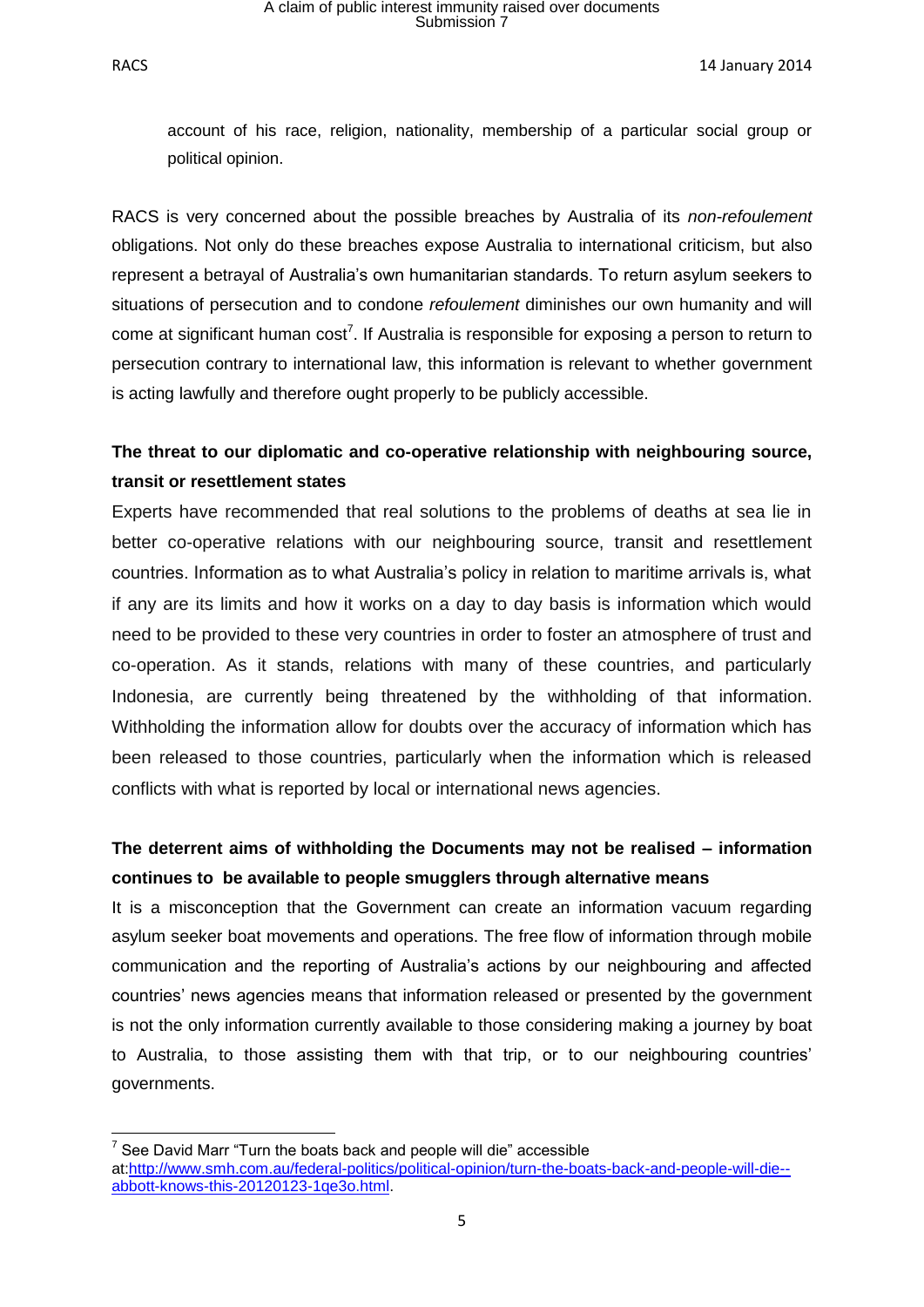**.** 

RACS 2014 **RACS** 2014

This point is acknowledged by Crock and Ghezelbash in their comprehensive paper on this subject "Do Loose Lips Bring Ships? The Role of Policy, Politics and Human Rights in Managing Unauthorised Boat Arrivals:

"We live at a time when the transfer of information and communication between people and between countries has never been easier. The prevalence of internet and mobile technology has given asylum seekers and their facilitators unprecedented access to news casts and other information sources. Asylum seekers often have mobile phones. Refugees in Australia report that they know when friends and relatives are making an "undocumented" trip to Australia because the practice is to call a contact in Australia at point of departure."<sup>8</sup>

Restricting access to the information over which public interest immunity is claimed would still allow that information to be freely available to those people the Minister wishes to prevent from accessing it.

### **The ineffectiveness of deterrence measures generally**

Deterrence measures designed to discourage would-be asylum seekers from coming to Australia, including the use of language or attempts to control or restrict information, have been recognised as far less effective than co-operative arrangements with source or transit governments, coupled with targeted resettlement programs which would provide refugees with alternative viable protection options.

The best strategies prevent rather than deter, and stop the flow of asylum seekers at the source or divert desperate people away from dangerous and irregular modes of transport.

The Report of the Expert Panel on Asylum Seekers makes this clear. Rather than deterrence measures, the Expert Panel's recommendations prioritise a whole-of-government strategy for engaging with source countries, and cooperation on asylum seeker issues with Indonesia, Malaysia, PNG and emerging resettlement countries.

The ineffectiveness of measures designed to deter asylum seekers from reaching Australia by boat must also be placed in a broader context which recognises the impact that war and conflict has on the movement of people globally. Since 2001, the number of refugees, asylum seekers and people displaced by conflict has risen globally from 19.8 million to 45.2 million.<sup>9</sup> In RACS' experience, withholding information will have no impact on the decisions

<sup>&</sup>lt;sup>8</sup> Mary Crock and Daniel Ghezelbash, "Do Loose Lips Bring Ships? The Role of Policy, Politics and Human Rights in Managing Unauthorised Boat Arrivals" (2010) 19 Griffith Law Review 238 at 246-7, accessible at: http://papers.ssrn.com/sol3/papers.cfm?abstract id=1653086

<sup>&</sup>lt;sup>9</sup> Amnesty International - Asylum seekers in the Asia Pacific: a solution – 14 October 2013, accessed at http://www.amnesty.org.au/refugees/comments/32990/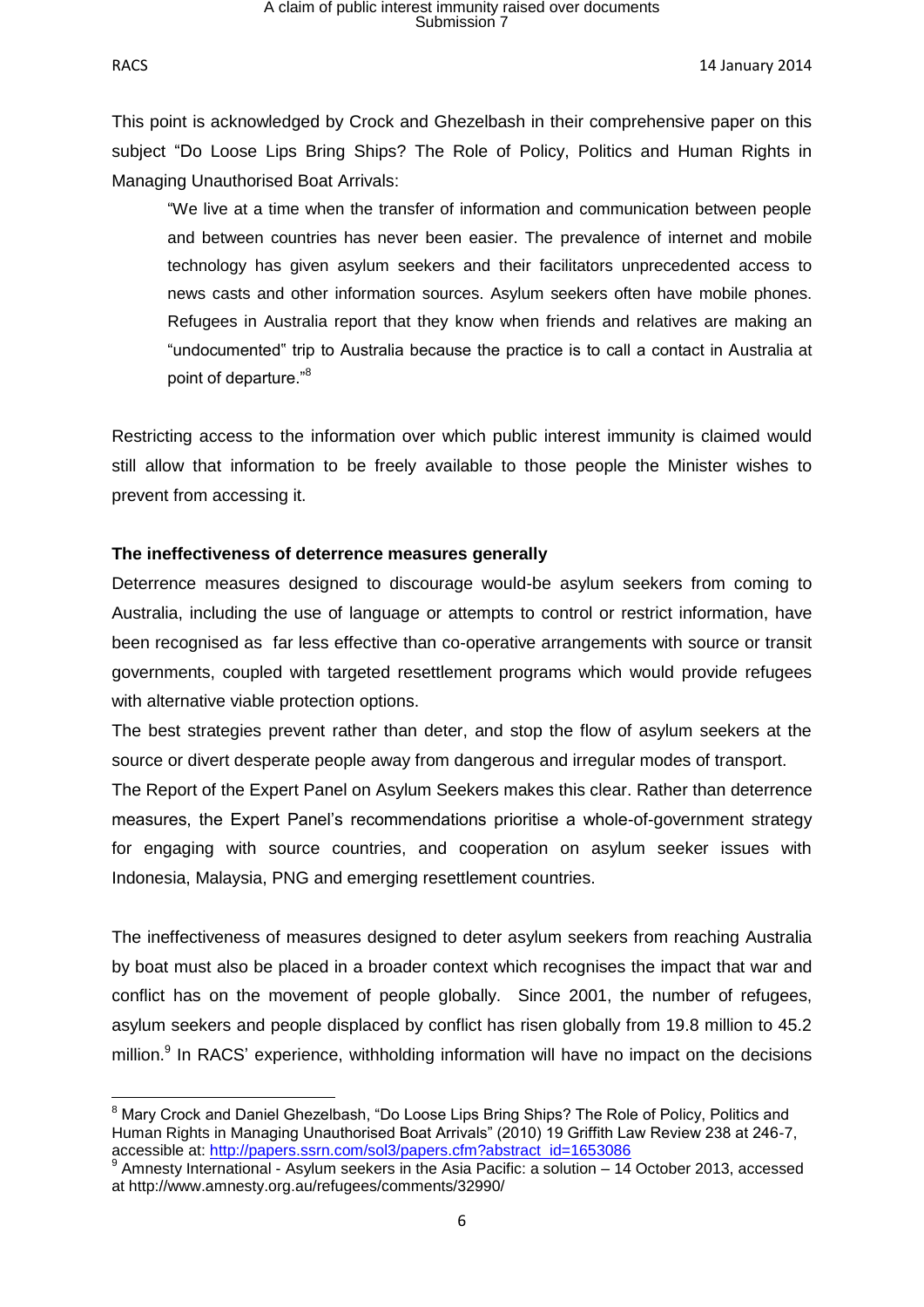RACS 2014 **RACS** 2014

asylum seekers make to arrange travel to Australia by boat. the urgent and life-threatening factors which lead individuals and families to travel to Australia by boat often outweigh all other considerations in our client's minds. Addressing the issues raised by the global movement of people displaced by conflict is not unique to Australia and punitive deterrence strategies are unlikely to be effective for this reason.

Moreover, preventing or controlling the information released about asylum seeker boats is of very limited value when compared with real strategies to address asylum seeker arrivals like co-operative arrangements with source or transit governments and the development of resettlement programs which would provide refugees with viable protection options.

#### **RACS' experience with enhanced screening**

Since around October 2012, many asylum seekers who arrive by boat have been subject to a "screening" process which involves a person arriving by boat being initially interviewed by one or two officers of the Department to assess whether that person should be "screened-in" and given an opportunity to make an application for a protection visa. If a person is "screened-out" they are not given that opportunity and are returned to their country of origin.

The enhanced screening process raises serious concerns, as it appears to be being used to determine substantive claims for protection in the absence of the provision of legal advice and ultimately without any formal application subject to natural justice and various review procedures. It has been criticised by the President of the Australian Human Rights Commission, Gillian Triggs, as well as other human rights organisations.

RACS has many clients affected by this policy. We generally attempt to obtain the person's entry interview record, screening interview record, and then speak with them by phone about their claims. Significant barriers exist to due process currently in this area of our work. Much of the documentation ordinarily released under FOI is being refused for operational reasons.

The restricted release of documents under FOI poses significant barriers to being able to assess the Department's decision making process, reasons for decisions and their modus operandi generally in relation to screening.

RACS is concerned about the lack of transparency of the screening process, its lack of procedural safeguards and the absence of any kind of review system. It is our observation that boat arrivals subject to screening do not have an adequate opportunity to fully consider a person's claims for protection and are not afforded procedural fairness.

RACS supports transparency generally in relation to Departmental decision making, and particularly as it affects those subject to screening. All asylum seekers arriving in Australia

7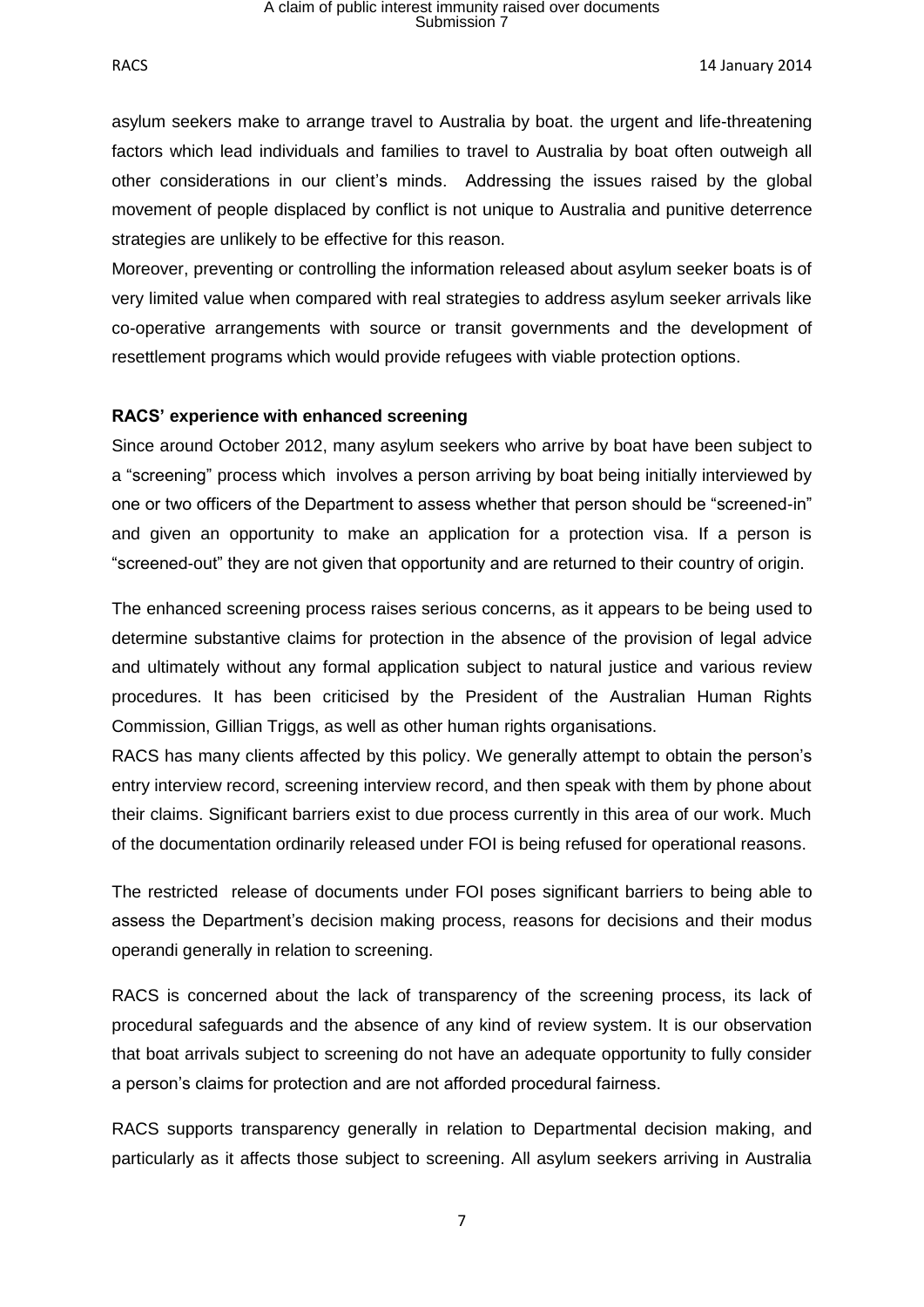RACS 2014 **RACS** 2014

ought to have their claims for protection considered lawfully, and ought to be accorded procedural fairness in that decision making process.

## **The public benefits of transparency on asylum seeker issues and Australia's migration programs**

It is important that Members of Parliament and the public generally be able to access information relating to the Executive branch of Government's exercise of power. This ensures decision-making is subject to a level of public scrutiny conducive to government accountability and Responsible Government more generally. As solicitors who regularly hear asylum seekers' histories, RACS is acutely aware of the large number of misconceptions that exist in relation to refugees and asylum seekers in Australia. RACS supports allowing public access to information which would facilitate better understanding of the real scope of asylum seeker arrivals by boat, as measured against our migration intake program.

There are many reasons why the lived experiences of asylum seekers are often not made public. The main reason for RACS clients' reluctance to speak publicly about their experience is usually a validly held concern about the consequences of doing so for the person's own safety or the safety of their family. Further, as we advise our clients, any publicity or public statement an asylum seeker makes in Australia is likely to be scrutinised by decision-makers considering their case as to whether it constitutes a deliberate attempt to create *sur place* claims. In addition there are significant practical reasons why the Australian public are unlikely to hear the voices or experiences of asylum seekers. Asylum seekers ordinarily lack family or other social support structures in Australia, most come from non-English speaking backgrounds and therefore face cultural and linguistic challenges. Many have suffered trauma and are fearful of authorities due to experiences in their countries of origin. As a result, asylum seekers may find it difficult to share information or personal details with either Australian citizens or with the Australian media.

RACS regularly delivers community legal education to members of the Australian community wanting more information about refugee law. In our experience, there is almost no public understanding currently of the difference between our planned intake of refugees from overseas (our offshore humanitarian program) and our receiving and processing requests for asylum (our onshore humanitarian program). In our experience there is very little understanding that these two humanitarian programs are ideally intended to work in complement with one another.

8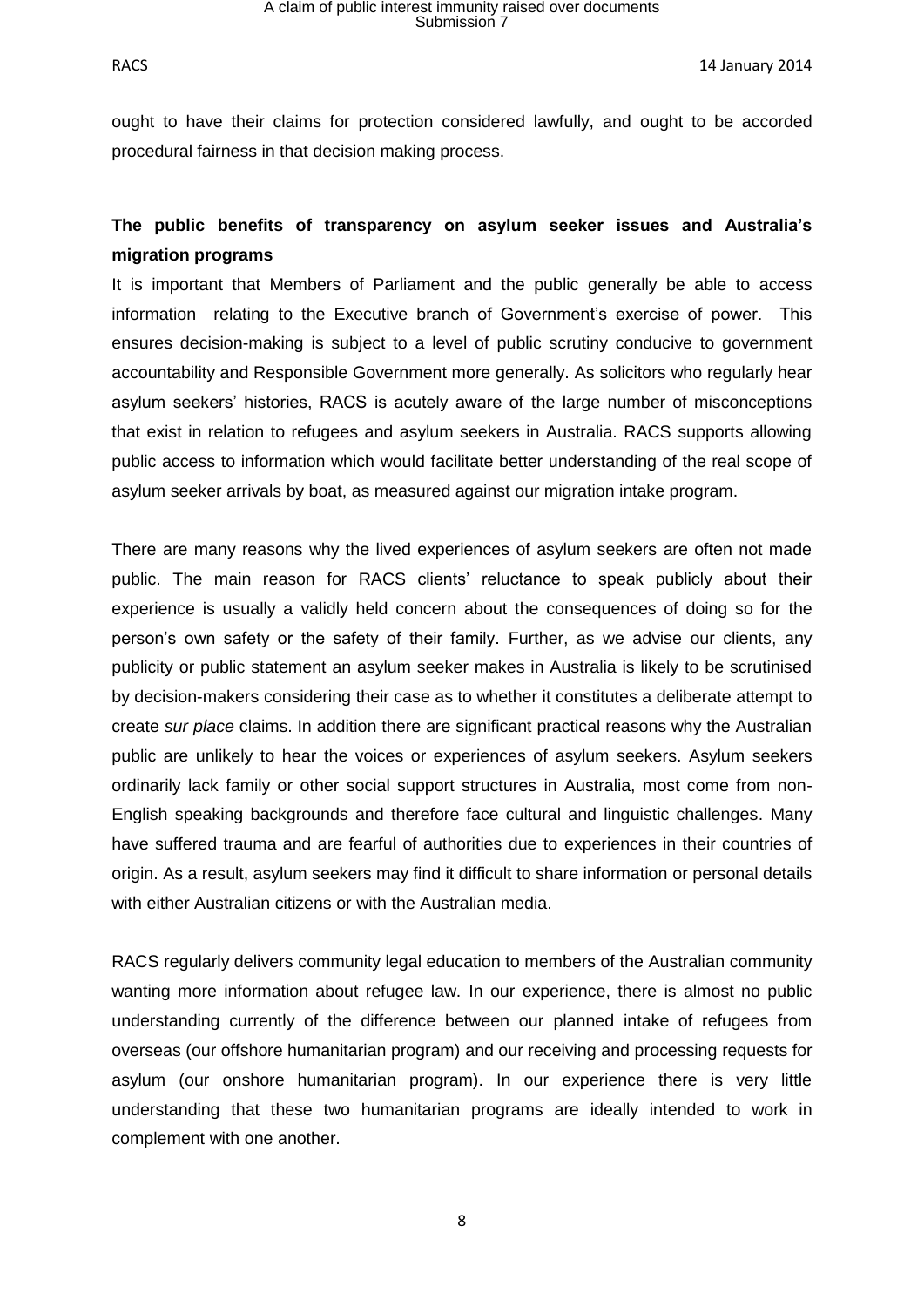#### **RACS**

**14 January 2014** 

Access to information about Australia's migration programs and policies allows Australians to take an honest look at the facts, issues and statistics. RACS supports allowing people to make informed judgements about the issues surrounding asylum seekers arriving onshore to Australia.

To discuss the contents of this submission, please contact us on (02) 9114 1600.

Yours sincerely,

REFUGEE ADVICE AND CASEWORK SERVICE (AUST) INC

Per:

Tanya Jackson-Vaughan **Executive Director** 

**Katie Wrigley Principal Solicitor**